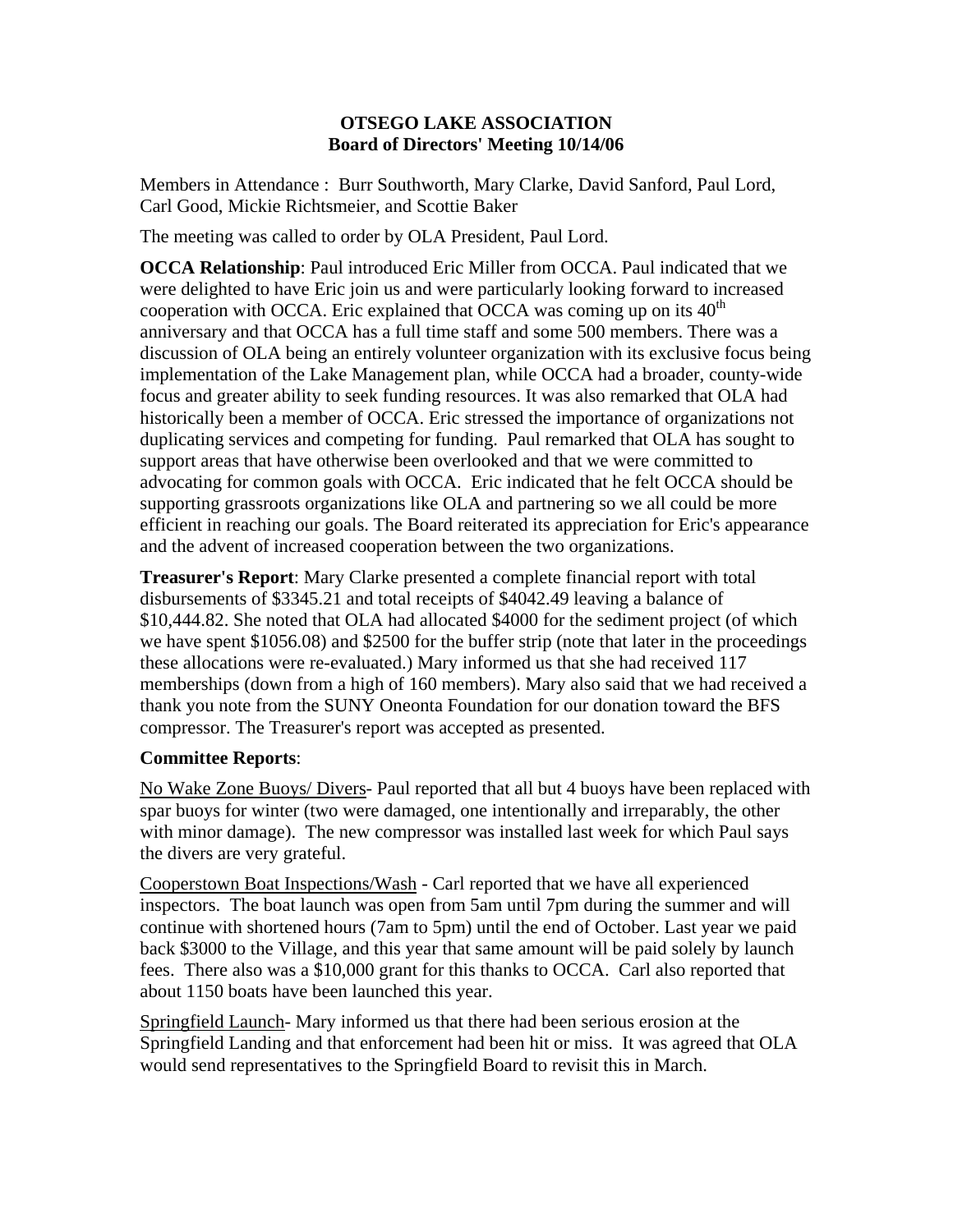Merchandise- Scottie reported that the OLA merchandise is great both from a PR and fundraising point of view. She regrets that we missed selling at the Pumpkin Fest. Scottie will get the chamber calendar and will organize our planning ahead so we can be present at all major events. She feels that we have all the inventory we need at present.

Web Site- Burr discussed the need for a separate OLA website (up to this point, he had been using his personal site). We also discussed the possibility of having a simpler name than our current otsegolakeassociation.org. A motion was made to allocate not more than \$80 for a separate site, registering a new name, and maintaining the old site "alias" for a year. This was seconded and unanimously passed. Burr will explore available name alternatives.

Summary of Lake Activity by DEC and County. Paul asked David if he would ask for this information. BOD members reported the activity they had seen this summer.

David also brought up our commitment for OLA to adopt a section of the East Lake Rd. He reported that he has inquired but that this program had not been initiated as of yet because there have not been county personnel available to make the signage.

Water Quality Coordinating Committee- Carl reported that he attends these meetings once a month. The Biological Field Station, Canadarago Lake Improvement Association, Cornell Cooperative Extension, Natural Resources Conservation Service, NYCAMH, NYS Dept of Environmental Conservation, NYS Dept of Health, OCCA, Otsego Co. Planning Department, Otsego County SWCD, OLA, Otsego Lake Watershed Supervisory Committee, Otsego Land Trust, and Otsego 2000 are represented and are briefed as to what is happening. Carl said that he will forward the minutes from the Committee to our BOD. He also said that July 14 has been set as the date for the 2007 Lake Festival.

Otsego 2000- Scottie refreshed our memories about her being OLA liaison to the Otsego 2000 Board. She reported that issues with wind power had taken precedence over the previously agreed upon concentration on ditching practices for this year. Eric raised his concern that there might be duplication of efforts with regard to this since OCCA had given \$9600 toward ditch hydro-seeding. Paul clarified that OLA was targeting steep places requiring fabric lining etc. specifically because of the OCCA initiative directed at ditching. It was agreed that representatives of the three organizations should sit down and discuss where to go with this. Paul suggested that OLA should write a letter raising awareness of this important issue in the various townships.

Scottie also indicated that Otsego 2000 BOD had been discussing the possibility of becoming a membership organization and wanted OLA to provide information on our bylaws, nonprofit paperwork, and approximate cost of maintaining membership for a year. We discussed where this information was available, and Scottie will provide it.

Lake Front Buffer Strip- Carl reported that he and Mickie had meet with BOCES administration and faculty and that they had agreed to build the boardwalk. They will work and hopefully have a CAD drawing and accurate estimate in a month. The plan would be to produce the boardwalk by mid-May. Carl said there will be a Village Trustee Meeting and public hearing on the project on Monday night (10/16). Carl has also had a session with the zoning board, and John Lambert is following up on questions about this. Paul will follow up with the DEC. Carl estimates that the \$8000 projection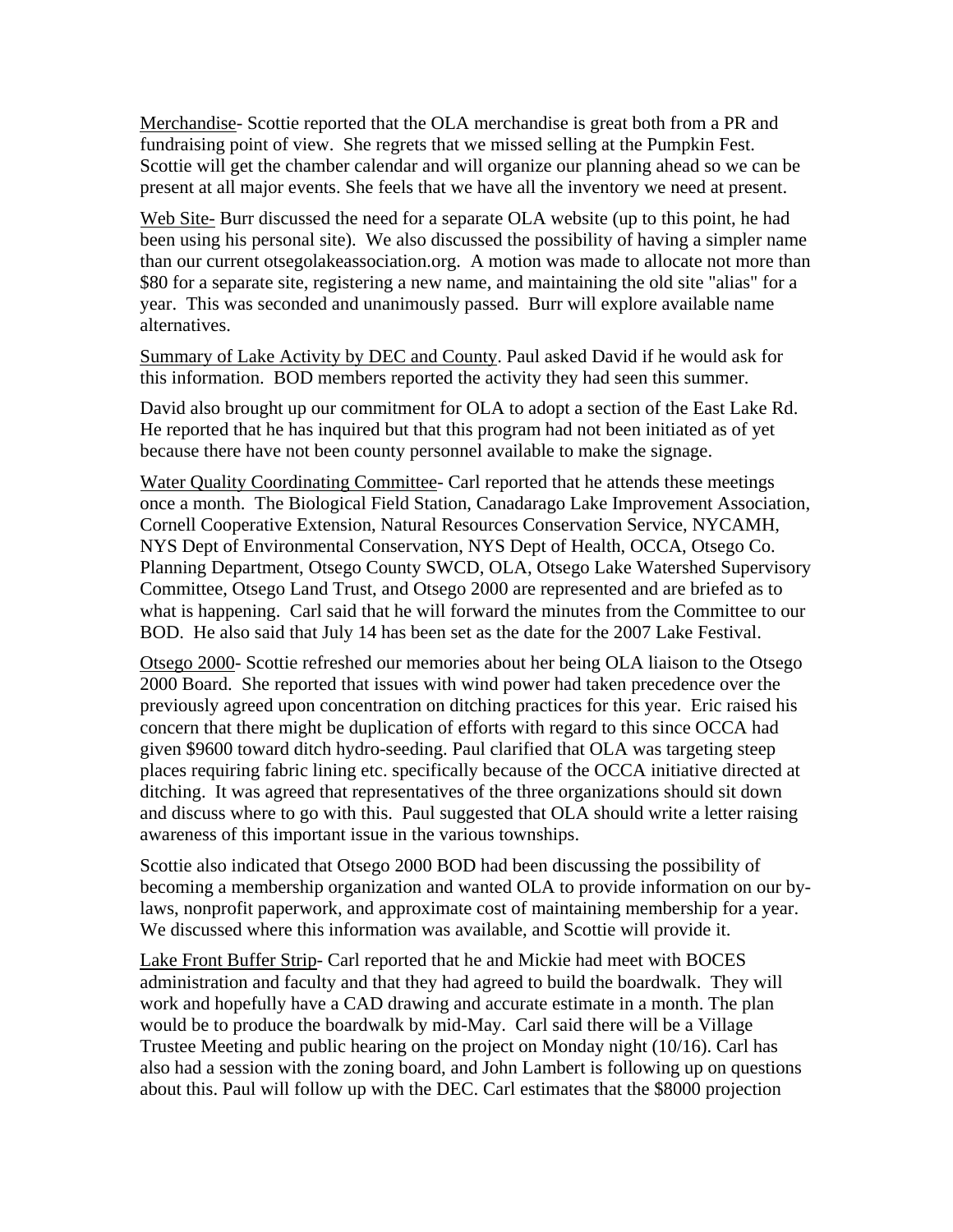may actually come in lower (perhaps \$6500) and that the BOCES faculty has suggested modifications that will be favorable economically.

With regard to fundraising, Carl has leads from Vinnie Russo on funding sources that might be approached with regard to grants for handicapped accessible projects. A discussion followed about how much should be spent on this one project. Carl agreed to pursue the leads from Vinnie, and Paul will target some community organizations for support for this specific project. A motion was made, seconded and passed that we increase our allocation for the Buffer Strip to \$3000 contingent on approval by the Village. This will enable Carl to proceed to order some of the materials for the boardwalk so that they will be available when the BOCES students are available to work on the project.

Member Comment -Mr. Bill Smith who had been in attendance at the meeting asked the BOD to have OLA advocate regarding sedimentation in Willow Brook. Paul replied that this was indeed an area of which we were well aware and explained the various imperatives in dealing with this problem. Mr. Smith also stated his concern that the riprap at the Lake Front be continued.

Mud Plume Photography- Paul shared with us the complexities of plotting the plumes in the watershed. This requires carefully pre-planned flight paths. Resulting pictures also have to be able to be married together by overlap. Focus areas would be starting with Willow Creek through Cooperstown, the west side of the lake, and then the north end of the lake.

## **Old Business**

Possible OLA-CAA exhibit focusing on lake scenes at the Cooperstown Art Association. David will follow up on this. Hopefully we can time it so we can advertise it in newsletter or mailing.

Newsletter - Paul, who has done a super job with this, needs to turn it over to someone else due to time constraints. He will continue to contribute articles but needs someone to work on layout, printing, and mailing. Rob Lee volunteered to look into this. He hopes to either find someone in the membership or to partner with someone to take over this project. Paul will provide Rob with a list of members. Rob also will look into printing options.

`Letter writing/ Thank you notes- Paul was looking for a copy of our letterhead. He has created a new one. BOD reviewed this and a draft of a thank you letter. Mary will get info regarding donor address to Paul.

Municipality Coordination regarding ditching and salting- Paul will organize a 30 minute "pitch" on both to give to municipalities. He asked Scottie, Mary, and Carl to help him schedule this (after Dec1 and prior to April 1) with their respective towns.

## **New Business**

Treasurer Position- Mary has taken on the position of Chair of the Springfield Planning Board and is unable to continue with the Treasurer position as it currently exists. Paul complimented Mary on the splendid job she has done, and after some discussion, Mary agreed to remain on as Treasurer if someone would take over the maintaining the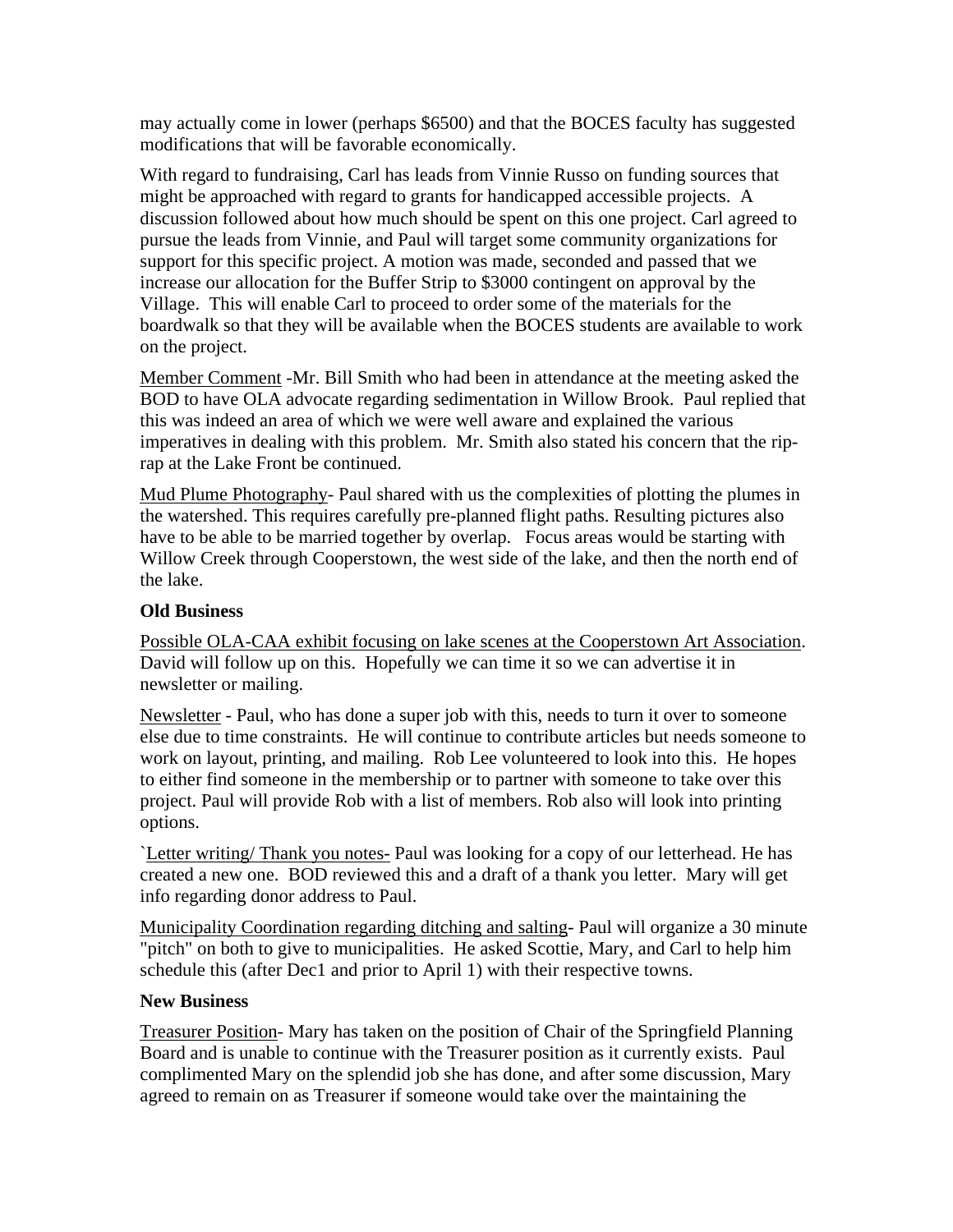membership data base. David volunteered to take this on. A motion was made and seconded to elect David to the new position of membership chairman and for Mary to remain as Treasurer. This was unanimously accepted by the BOD.

Lake Front Park Fundraising - Paul will speak to Rotary at the end of the month. He is willing to talk to any other groups. (Carl will connect him with a rep of Lion's Club).

2007 Membership Campaign- After the first of the year, Paul would like to speak to any groups to solicit potential members. We also would like to include the following to our mailing list: Country Club membership and Village dock renters (Carl will provide), Sailing Club (Paul), Bayside (Mickie). We will use our February 3 BOD meeting to prepare the mailing. Prior to that Paul will prepare the membership letters and connect with Rob Lee who is investigating printing options, David will prepare the labels and update the mailing list, and Mary will buy stamps. A motion was passed to authorize Mary to buy up to \$500 worth of stamps before the end of 2006. (As we were discussing this, the question was raised whether our by-laws permit email voting. We have tried to anticipate upcoming situations and have made motions that will cover expenditures that we can predict.)

Springfield Landing Buffer Strip- The BOD agree that we want to show a focus outside of the Village. There was a discussion about what was needed more at the Springfield Landing, ditch seeding or buffer strip plantings. Paul and Mary will talk to Dan Rosen who would be the liaison person on the Springfield Board about this.

Lake Shore Owners Handbook- Paul showed the group the booklet entitled, "Smart Steps for Clean Water" put out by the Cayuga Lake Association. He has been in contact with their executive director, Sharon Anderson, who has agreed to provide us with a "turn key" file of this for our use. The BOD enthusiastically supported our reproducing the booklet with the appropriate changes for Otsego Lake. Paul recommended that we give \$500 to the Cayuga Lake Association for the rights to this publication. After discussion, a motion was passed that we take \$1000 out of the aerial budget and allocate an additional \$2000 for funding of the OLA publication, "Smart Steps for Clean Water". This is contingent on final approval of the BOD by email vote. Paul, Scottie, and Mickie will re-engineer the document, and Paul will follow up and get a cost estimate.

Nonprofit Status Renewal- Paul will pass on the paperwork for this to John Lambert (10/20). He will continue to confer with John.

Lake Management Plan Update- Carl and Paul will work on this. Paul reiterated that OLA has no agenda for influencing plan changes except to reflect our contributions historically.

June General Membership Meeting- Wayne Bunn has been working on organizing a program dealing with the right-of-way issues for NYS Route 80 (West Lake Road) and county Highway 31 (East Lake Road). As Wayne was unable to attend the BOD meeting, he communicated by email that he would like to invite Jerry Murello (Assistant Resident Engineer) of the NYSDOT in Oneonta and Ron Tiderencel (Superintendent) of the Otsego County Highway Dept. in Cooperstown and ask them (or their representative) to make a presentation covering such topics as: